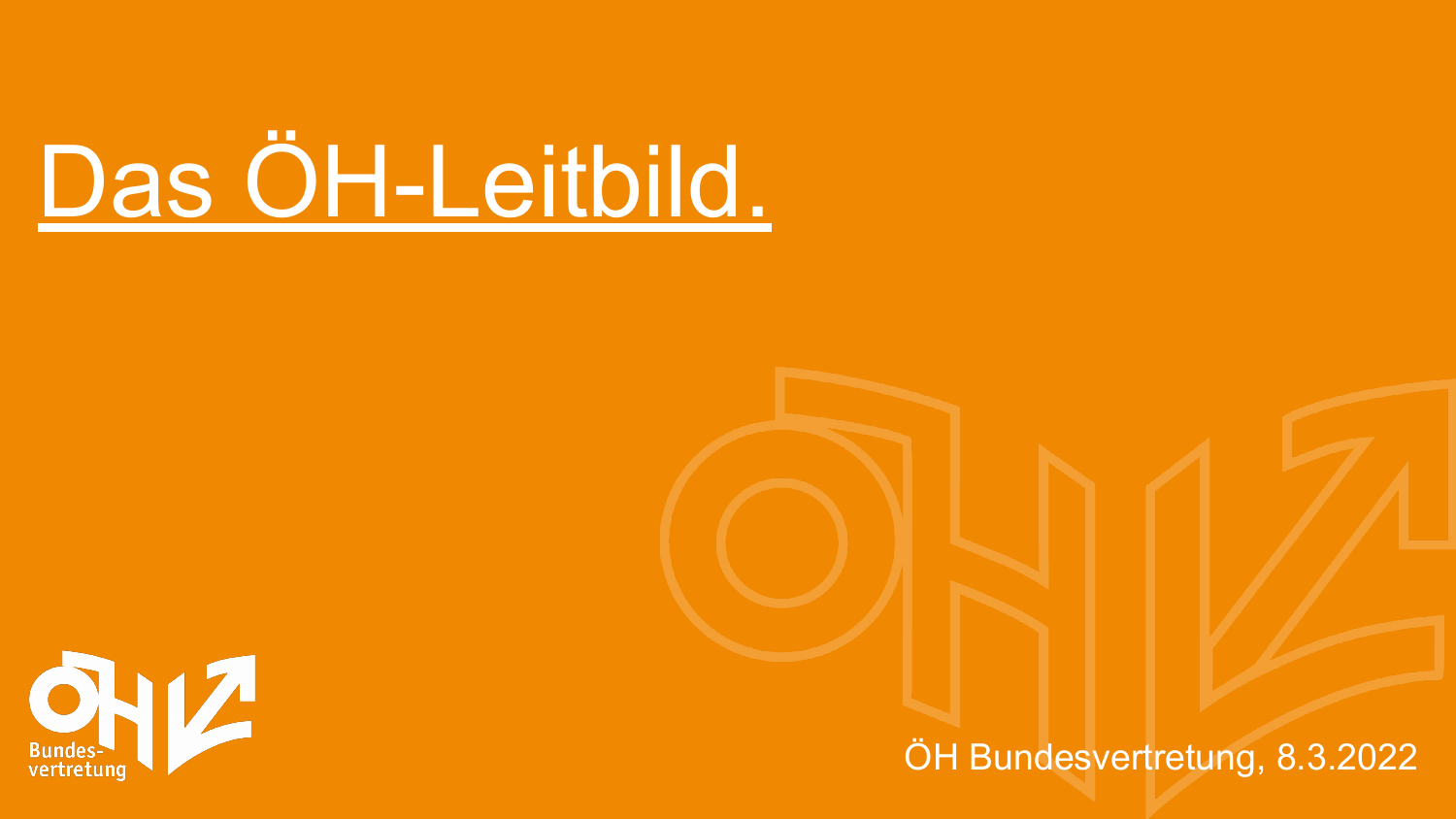## Auf einen Blick.

### ÖH Leitbild



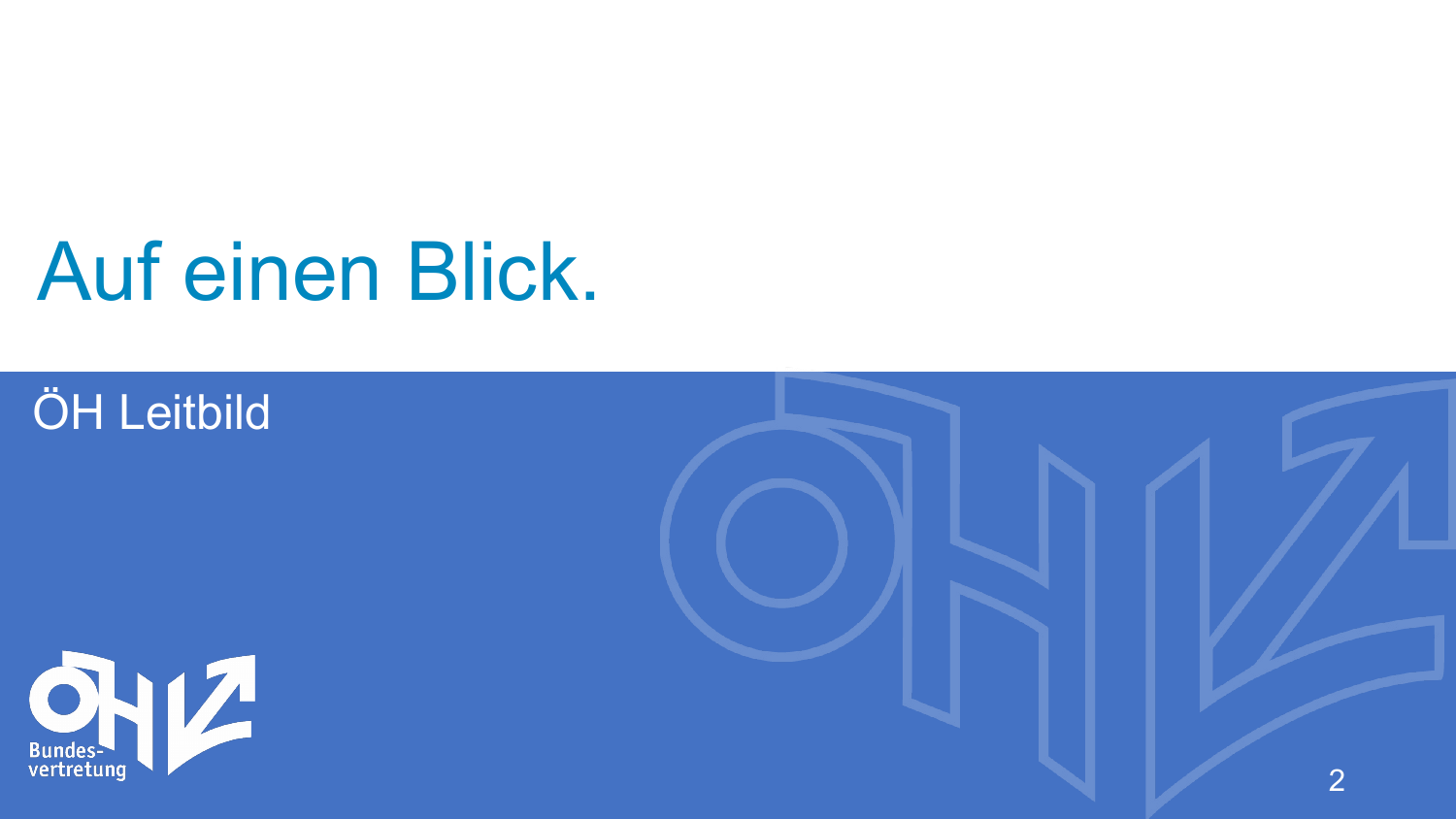## Auf einen Blick.

- **Purpose** (*ÖH ist Aktivist\_in*): Wir kämpfen für eine Welt, in der die Türen zur Bildung allen offen stehen
- **Vision** (*ÖH ist Gestalter\_in*): Die ÖH ist aktive Gestalterin von Bildung und Gesellschaft - damit keine Entscheidung für Studierende ohne Studierende getroffen wird.
- **Mission** (*ÖH ist Mediator\_in*): Wir sind die Stimme der Studierenden. Wir beraten, gestalten und verhandeln, um die Forderungen der Studierenden zu realisieren – im Alltag und auf politischer Ebene.
- **Werte**: Gerechtigkeit, Solidarität, Nachhaltigkeit, Mut, Partizipation - dafür stehen und arbeiten wir.



\* wie auch Menschen, die noch nicht an der Hochschule studieren.

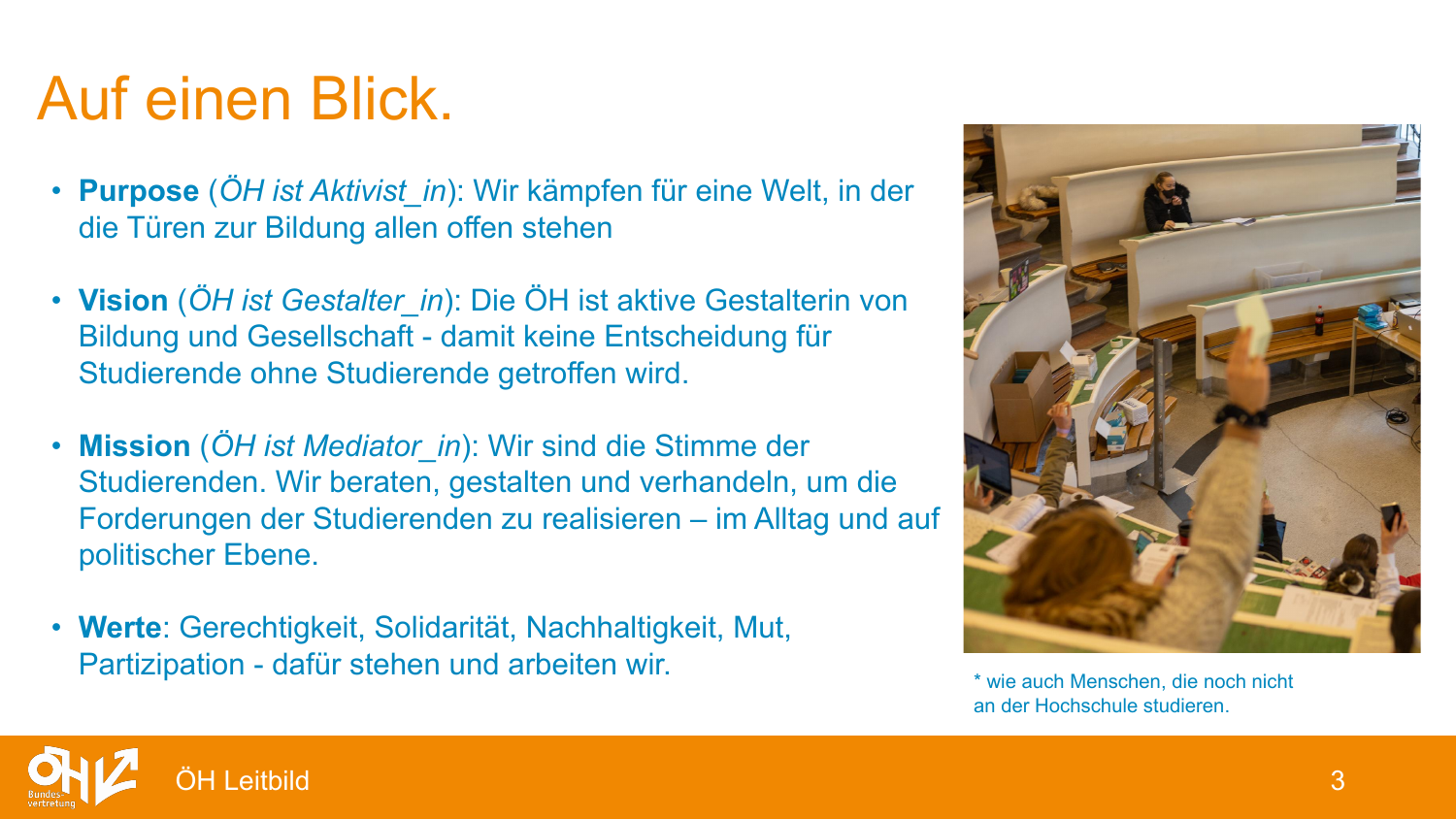# Unsere Werte im Detail.

### ÖH Leitbild



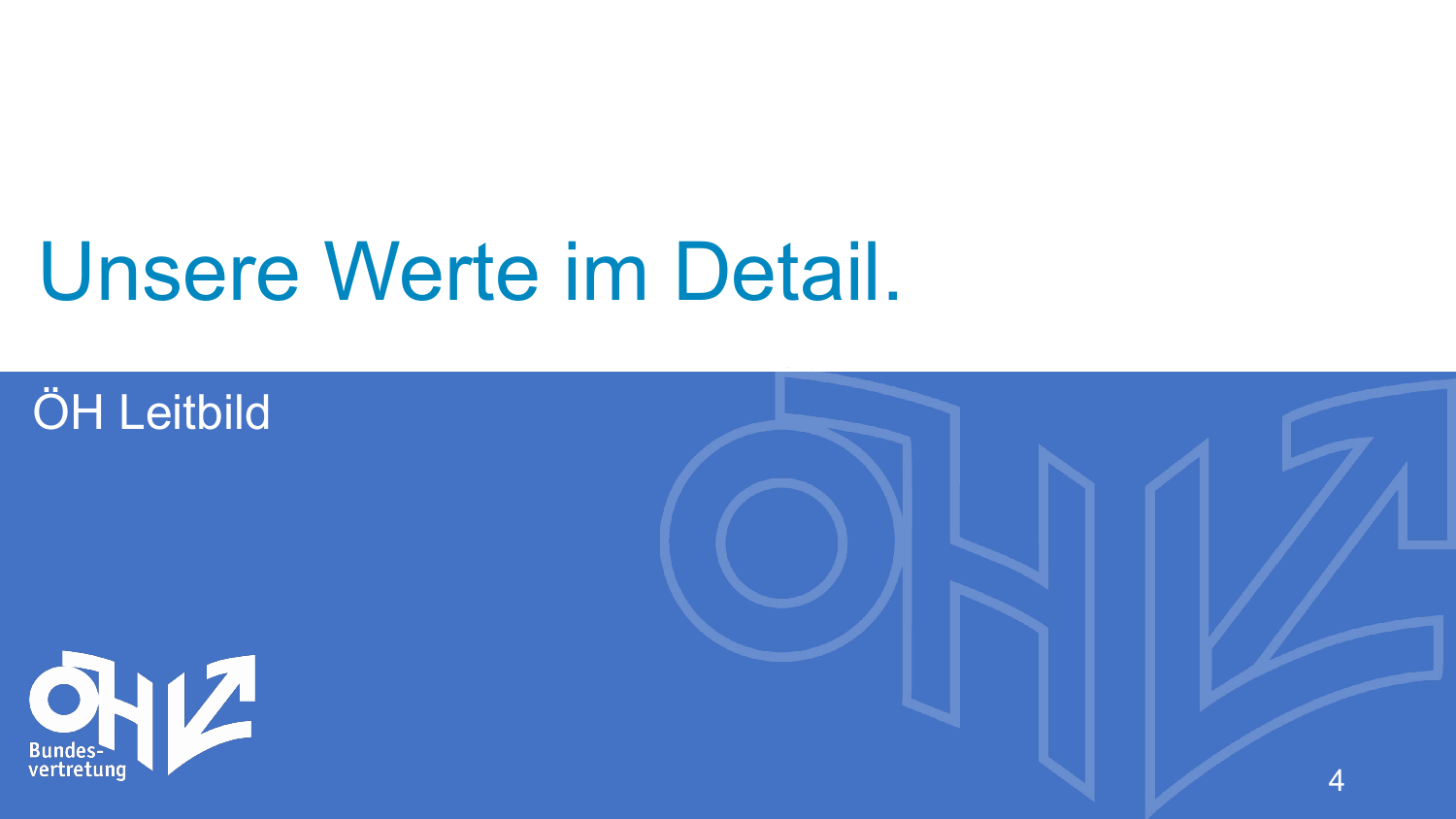### Unsere Werte im Detail.

- **Gerechtigkeit**: Das Recht auf Bildung gebührt jeder\_jedem ausnahmslos und ohne Bevorzugung. Dafür zu kämpfen, treibt uns an.
- **Solidarität**: Wir kämpfen für jene, die kein Gehör finden und setzen dort an, wo Benachteiligung beginnt.
- **Nachhaltigkeit:** Wir schaffen eine Hochschule für die heutige und kommende Generationen. So gestalten wir unsere Gesellschaft mit.
- **Mut**: Wir schrecken nicht davor zurück, auch den unangenehmen Weg zu gehen. Nur so erwirken wir Veränderung.
- **Partizipation**: Die ÖH ist eine lebende Institution die für und von Studierenden gestaltet wird - und für die Interessen aller eintritt.



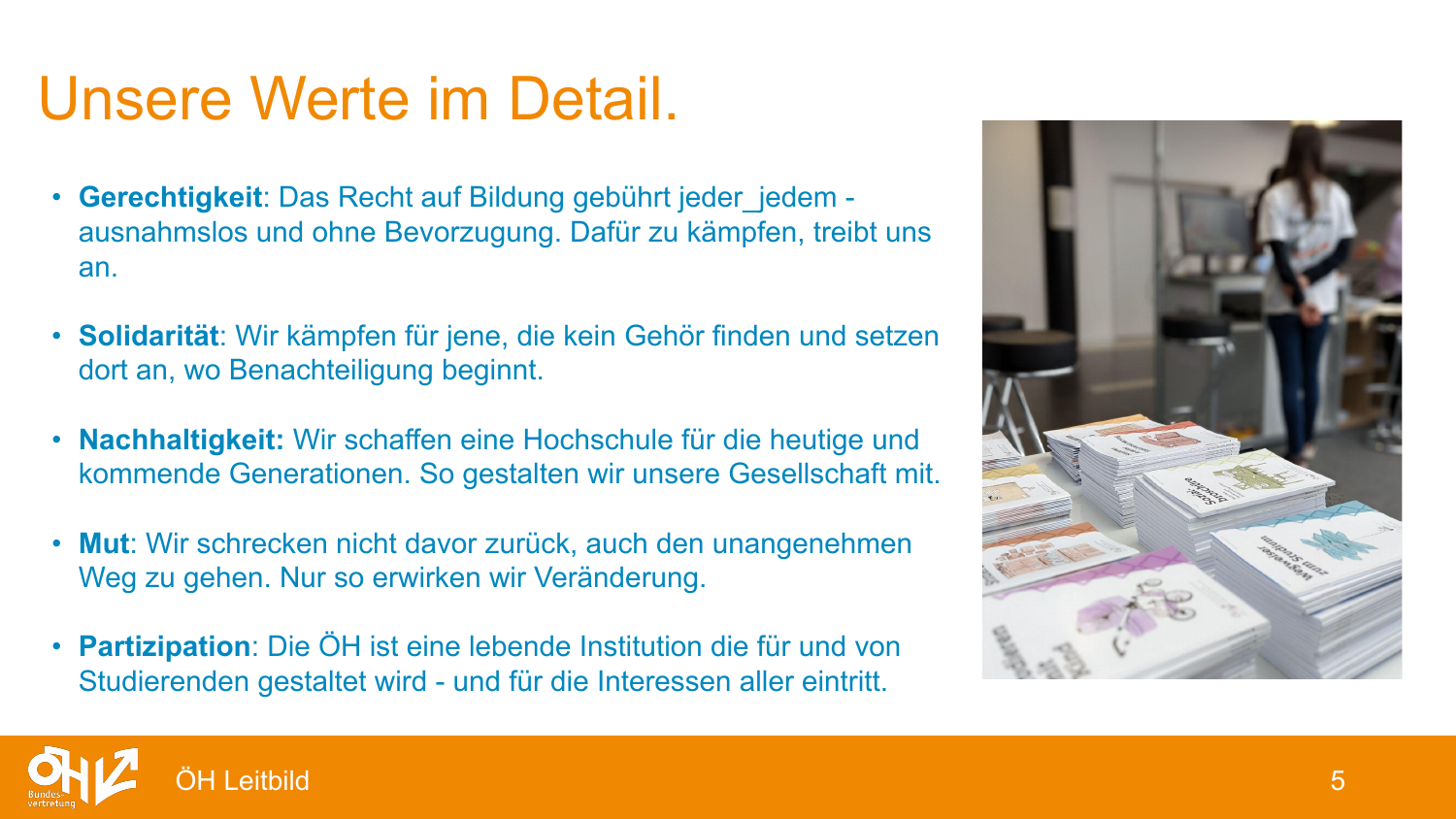# Mission Statement of ÖH.



ÖH Bundesvertretung, 8.3.2022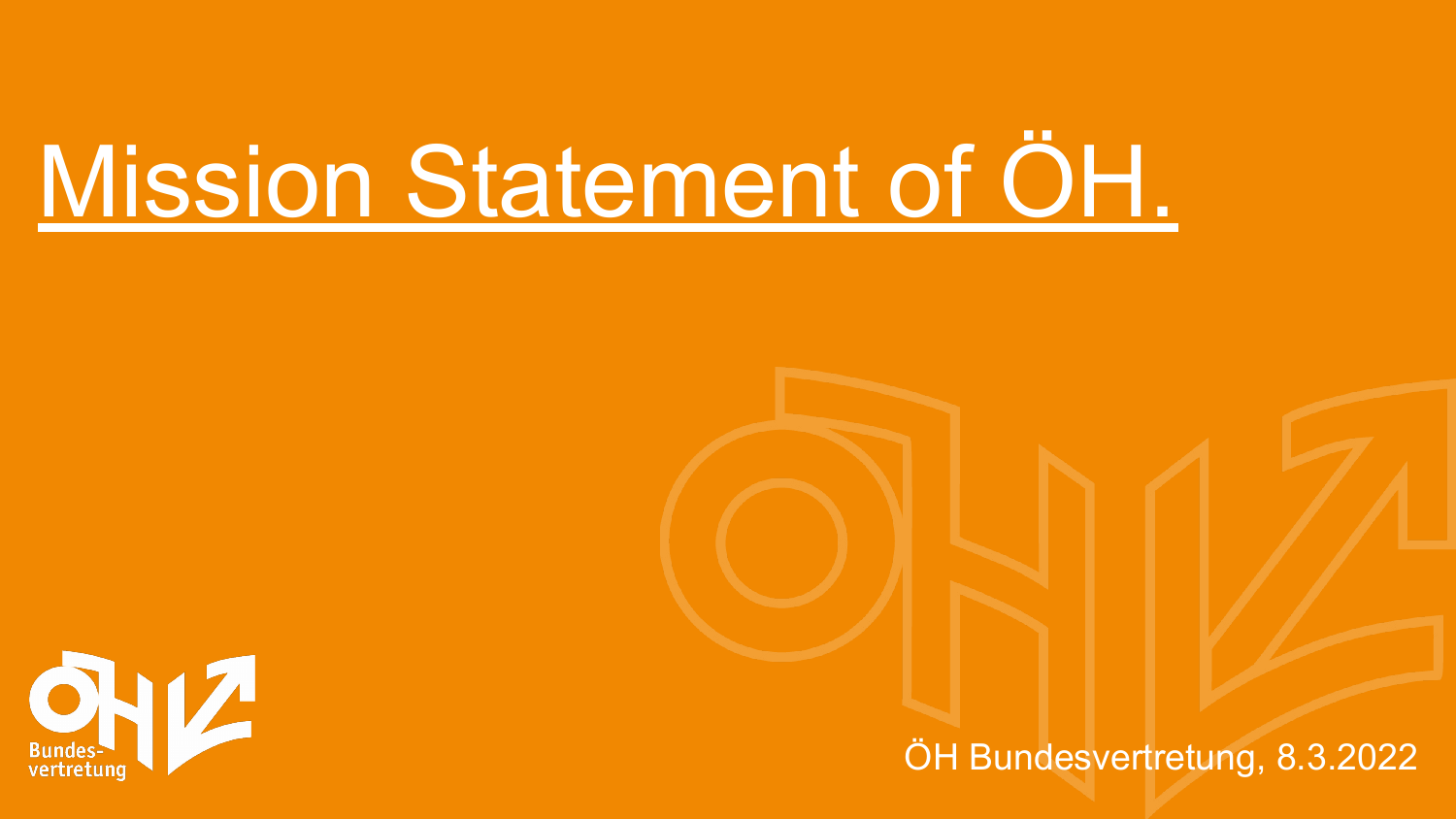# At a glance.

#### Mission Statement of ÖH



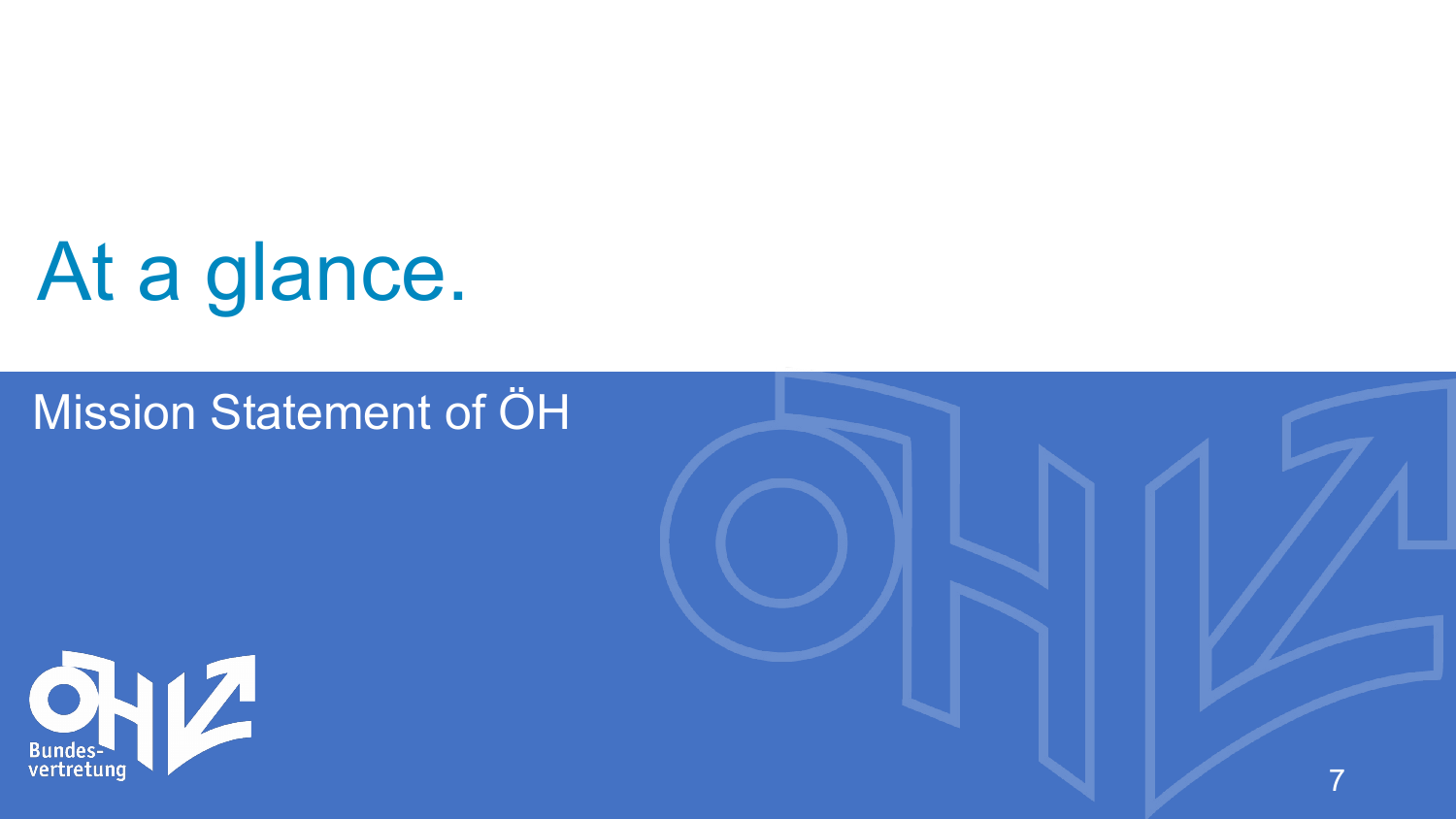## At a glance.

- **Purpose** (*ÖH is an activist*): We fight for a world where the doors to education are open to all.
- **Vision** (*ÖH is a creator*): The ÖH is an active shaper of education and society - so that no decision is made for students without students.
- **Mission** (*ÖH is a mediator)*: We are the voice of the students. We advise, shape and negotiate in order to realise the demands of students - in everyday life and on a political level.
- **Values**: Justice, solidarity, sustainability, courage, participation that is what we stand for and work for.



\* as well as people who are not yet studying at the university.

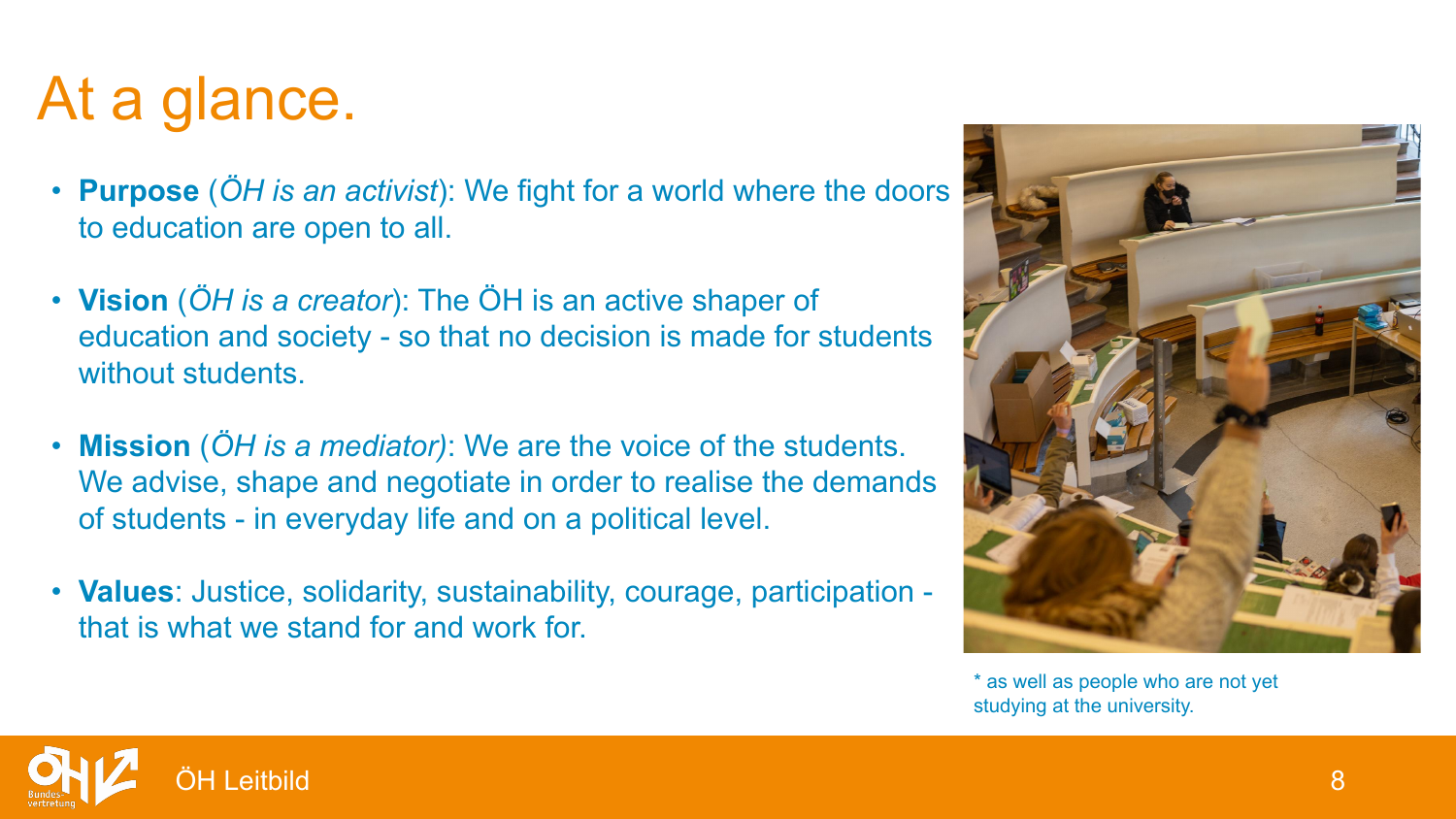# Our values in detail.

### **ÖH Leitbild**



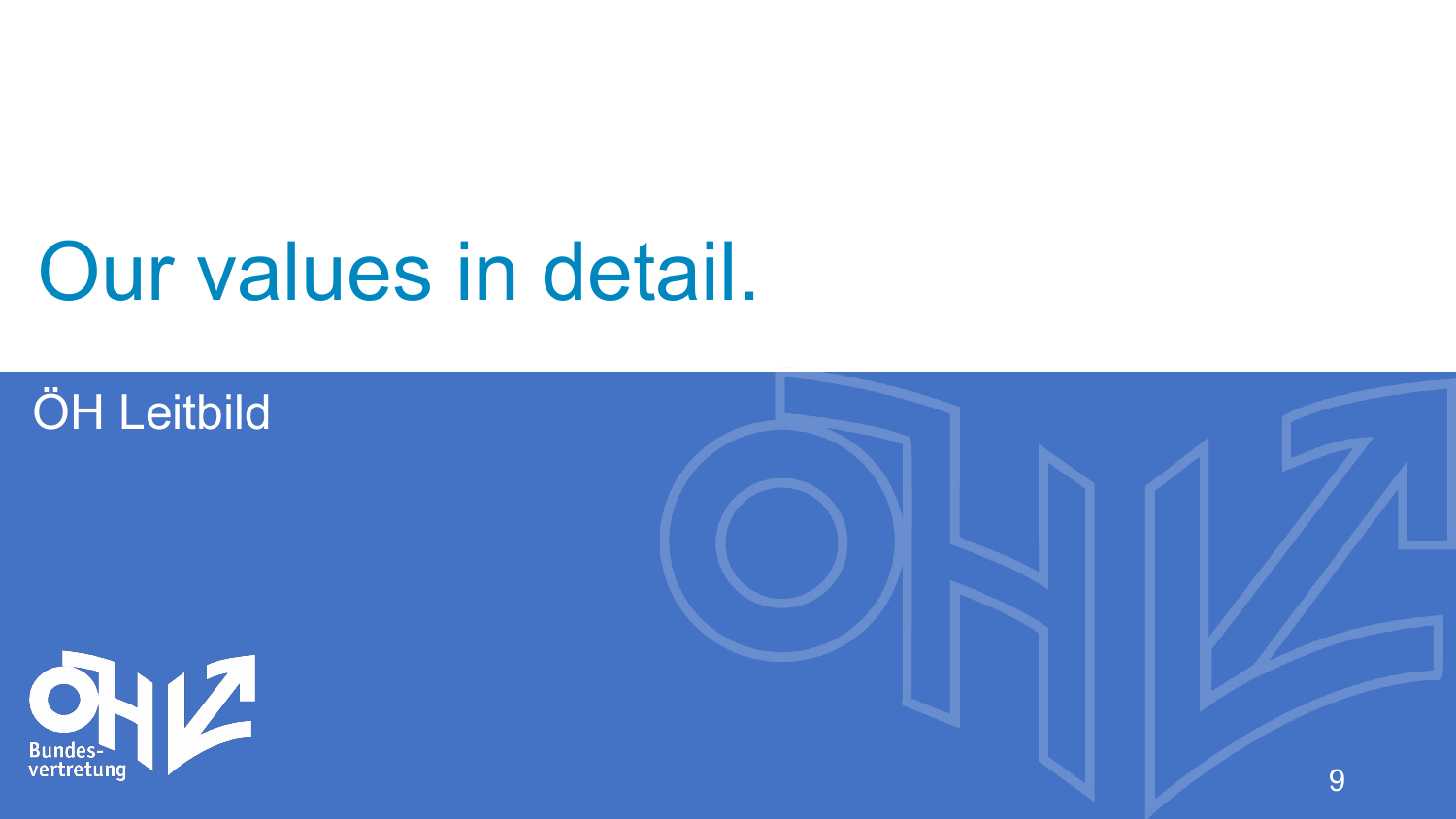### Our values in detail.

- **Justice:** The right to education belongs to everyone without exception and without preferential treatment. Fighting for this is what drives us.
- **Solidarity**: We fight for those who are not heard and start where disadvantage begins.
- **Sustainability:** We create a university for today's and future generations. This is how we help shape our society.
- **Courage:** We are not afraid to take the unpleasant path. This is the only way to bring about change.
- **Participation:** The ÖH is a living institution that is shaped for and by students - and stands up for the interests of all.